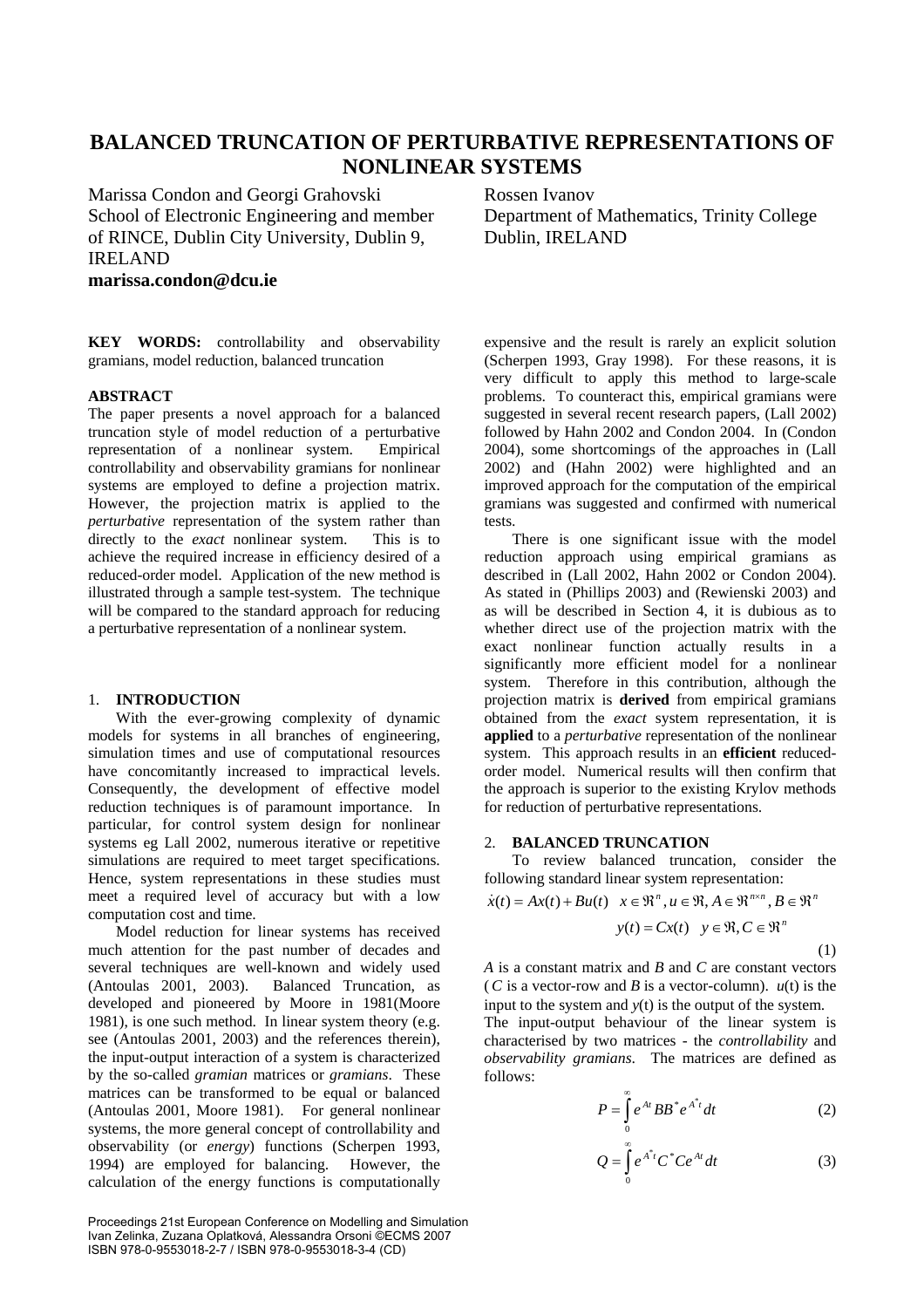(\* denotes transpose). *P* and *Q* are the solutions of the Lyapunov Equations (eqns. 4 and 5) and efficient techniques exist for their solution (Saad 1990).

$$
AP + PA^* = -BB^*
$$
 (4)

$$
A^*Q + QA = -C^*C \tag{5}
$$

The subspace spanned by the eigenvectors corresponding to non-zero eigenvalues of *P* contains the states that are reachable or controllable by the input to the system. The subspace spanned by the eigenvectors corresponding to non-zero eigenvalues of *Q* contains the observable states at the output. The eigenvalues of the product *PQ* are known as the Hankel Singular Values. By carrying out a transformation as described in e.g. (Lall 2002), it is possible to diagonalise the gramians and make them both equal. This particular arrangement is known as a *balanced realisation*. When a linear system is balanced, each Hankel Singular value represents a different state through which the input may be transferred to the output. Consequently, the states corresponding to the largest Hankel Singular values, being the most important, may be retained and those of relatively minor importance may be neglected.

Let *T* be the matrix that transforms both *P* and *Q* into diagonal form *S* as  $\text{follows: } TPT^t = S, \quad T^{-1t}QT^{-1} = S \quad (TPQT^{-1} = S^2).$ The states of the system are then ordered according to decreasing values of the diagonal entries in S. Once balanced, a Galerkin projection,  $\Pi = \begin{bmatrix} I & 0 \end{bmatrix}$  where  $\Pi$ is  $k \times n$  projection matrix and *I* is  $k \times k$  unit matrix, is then employed to project the transformed system onto the states corresponding to the *k* largest singular values (i.e. the *k* largest values of the diagonal matrix *S* where *k* is the desired dimension of the reduced-order model). The reduced model is thus of the form:

$$
\dot{z}(t) = \Pi TAT^{-1}\Pi^* z(t) + \Pi TBu(t)
$$
  
\n
$$
y(t) = CT^{-1}\Pi^* z(t)
$$
\n(6)

## **3. EMPIRICAL GRAMIANS AND BALANCED TRUNCATION**

Now consider a non-linear system of the form:

$$
\dot{x}(t) = f(t, x(t)) + B(t)u(t)
$$
  
\n
$$
y(t) = h(t, x(t))
$$
\n(7)

where  $f: \mathbb{R}^n \to \mathbb{R}^n$  and  $h: \mathbb{R}^n \to \mathbb{R}^q$  are non-linear functions, the function  $u(t) \in \mathbb{R}^p$  is regarded as an input signal to the system and the function  $y(t) \in \mathbb{R}^q$  is an output signal. For such a system, the more general concept of controllability and observability (or *energy*) functions (e.g. Scherpen 1993) would need to be employed for 'exact' balancing. However, the calculation of the energy functions is computationally expensive and the result is rarely an explicit solution (Scherpen 1993). For these reasons, it is very difficult to apply balanced truncation methods to large-scale nonlinear problems and to counteract this, empirical gramians were introduced (Lall 2002). In (Condon 2004), an improved approach for the computation of the

empirical gramians was suggested and confirmed with numerical tests. In light of this, the 'improved' empirical gramians in (Condon 2004) are employed in this contribution and are defined as follows:

Let  $M \equiv \{c_1, ..., c_s\}$  be a set of *s* positive constants,  $T^n \equiv \{T_1, ..., T_r\}$ - be a set of *r* orthogonal  $n \times n$  matrices and  $E^n \equiv \{e_1, ..., e_n\}$  be the set of standard unit vectors in  $\mathbb{R}^n$ . The set  $E^n$  defines the standard directions and the set  $T<sup>n</sup>$  defines 'rotations' of these directions. The set  $M$  introduces different scales for each direction of the initial states.

#### *Definition 1*

Let  $x^{ilm}(t)$  be the solution of eqn. 7 with  $u \equiv 0$ :

$$
\dot{x}(t) = f(t, x(t))\tag{8}
$$

and with the initial condition:

$$
x^{ilm}(0) = c_m T_i e_i \tag{9}
$$

It is assumed that the initial condition (9) does not take the system outside the region of attraction of the equilibrium point  $x=0$ . The 'state-space average' of the 'nonlinear' fundamental solution may be defined as:

$$
\langle \Theta(t) \rangle = \frac{1}{rs} \sum_{m=1}^{s} \sum_{l=1}^{r} \sum_{i=1}^{n} \frac{1}{c_m} x^{ilm} (t) e_i^* T_l^* \qquad (10)
$$

The *nonlinear* controllability gramian is then defined as:

$$
\widetilde{P} = \int_{0}^{\infty} \langle \Theta(-\tau) \rangle^{-1} B(-\tau) B^{T} (-\tau) \langle \Theta(-\tau) \rangle^{-1^{*}} d\tau \quad (11)
$$

where  $\langle \Theta(t) \rangle$  is as described in (10).

*Definition 2.* For the system in (7) the *nonlinear* observability gramian is defined as:

$$
\widetilde{Q} = \int_{0}^{\infty} z^*(\tau) z(\tau) d\tau \tag{12}
$$

where  $z(t) \in \mathbb{R}^n$  is given by:

$$
z(t) = \frac{1}{rs} \sum_{i,l,m} \frac{1}{c_m} y^{ilm} (t) e_i^* T_l^*
$$

and  $y^{ilm}(t)$  is the output which corresponds to an initial state  $x^{ilm} (0) = c_m T_l e_i$  and a zero source term.

Now once the controllability and observability gramians are defined, the process of balancing may proceed as described in Section 2. The final reduced *nonlinear* model is given by:

$$
\dot{z}(t) = \Pi T f(t, T^{-1} \Pi^* z(t)) + \Pi T B(t) u(t)
$$
  

$$
y(t) = h(t, T^{-1} \Pi^* z(t))
$$
 (13)

#### **4. PERTURBATIVE FORM OF THE NONLINEAR FUNCTION**

The reduction process in Section 3 and as used in (Lall 2002, Hahn 2002 and Condon 2004) involves application of the projection matrix directly to the exact nonlinear representation in eqn. 7. However, since *f* is a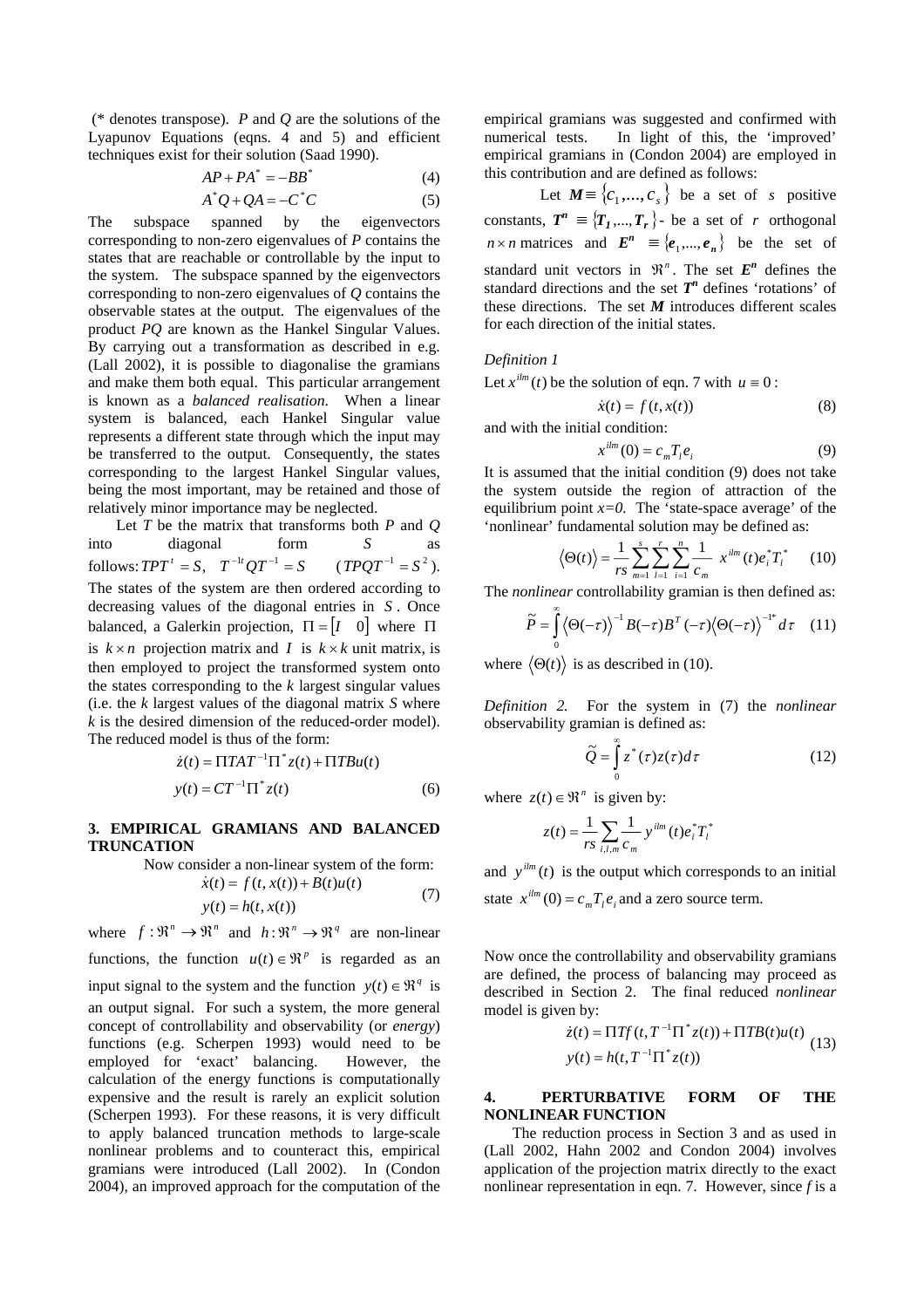nonlinear function, the projection matrix may not in general be passed through the parentheses (Phillips 2003). Thus the evaluation of  $\dot{z}(t) = \Pi T f(t, T^{-1} \Pi^* z(t))$  necessitates initially setting  $x(t) = T^{-1} \Pi^* z(t)$ . The nonlinear function is then evaluated and finally the reduced space is formed using  $\Pi T$  as  $\Pi T f(t, T^{-1} \Pi^* z(t))$ . However, herein lies the problem. Evaluation of the function *f* normally consumes up to 50% of the computing time in a nonlinear circuit simulation. Hence, although the state space size may be reduced significantly by setting  $x(t) = T^{-1} \Pi^* z(t)$ , the expected gain in computational efficiency will not be achieved.

As a consequence of this, approaches involving polynomial or perturbative forms and bilinear forms eg. (Phillips 2003 and Condon 2004) are employed. Several approaches for reduction via Krylov subspaces have been given eg. (Phillips 2003). However, in this contribution, it is proposed to (i) form a projection matrix from the empirical gramians derived from a full nonlinear system representation and then (ii) to employ the projection matrix with the *perturbative* representation of the system which is formed as follows: Let  $f(x)$  be expanded in a generalised Taylor's

series about  $x = 0$  (the equilibrium point)

$$
f(x) = A_1 x^{(1)} + A_2 x^{(2)} + A_3 x^{(3)} + \dots
$$
 (14)

where  $x^{(1)} = x$ ,  $x^{(2)} = x \otimes x$ ,  $x^{(3)} = x \otimes x \otimes x$ , etc. and ⊗ denotes the Kronecker product. Since  $x = 0$  is a stable equilibrium point,  $A<sub>1</sub>$  is a stable matrix. It is also assumed that each term in the Taylor's expansion is small compared to the previous one.

Now consider the case where a variational parameter  $\alpha$  is introduced, i.e.  $\dot{x}(t) = f(x(t)) + B\alpha u(t)$  and let the response of the system *x*(*t*) be *perturbatively* expanded in a power series in  $\alpha$  (Phillips 2003):

$$
x(t) = \alpha x_1(t) + \alpha^2 x_2(t) + \alpha^3 x_3(t) + \dots
$$
 (15)

On comparing terms in the variational parameter  $\alpha$ , the following set of  $n$ -dimensional differential equations can be derived:

$$
\dot{x}_1 = A_1 x_1 + Bu
$$
\n
$$
\dot{x}_2 = A_1 x_2 + A_2 (x_1 \otimes x_1)
$$
\n
$$
\dot{x}_3 = A_1 x_3 + A_2 (x_1 \otimes x_2 + x_2 \otimes x_1) + A_3 (x_1 \otimes x_1 \otimes x_1)
$$
\n
$$
\vdots
$$
\n(16)

Each  $n$ -dimensional equation describes the time evolution of an  $x_i$  where  $x_i$  represents the  $i^{th}$  order perturbative term in the expansion (16). Defining a vector  $x(t)$ :

$$
\underline{x}(t) = \begin{bmatrix} x_1 \\ x_2 \\ \vdots \end{bmatrix} \tag{17}
$$

the system in (16) acquires the following form:

$$
\begin{aligned}\n\dot{\underline{x}} &= \underline{A}\underline{x} + \underline{B}\underline{u} \\
y &= \underline{C}\underline{x}\n\end{aligned} \n\tag{18}
$$

This form is termed the *perturbative* representation where

$$
\underline{A} = \begin{bmatrix} A_1 & & & \\ & A_1 & & \\ & & A_1 & \\ & & & \ddots \end{bmatrix} \underline{B} = \begin{bmatrix} B & 0 & 0 & 0 & \cdots \\ 0 & A_2 & 0 & 0 & \\ 0 & 0 & A_2 & A_3 & \cdots \\ \vdots & \vdots & \vdots & \vdots & \vdots \end{bmatrix} \underline{u} = \begin{bmatrix} u_1 \\ u_2 \\ \vdots \\ u_n \end{bmatrix}
$$
\n
$$
\underline{C} = \begin{bmatrix} C & C & C & \cdots \end{bmatrix}
$$
\n
$$
u_1 = u(t), \quad u_2 = x_1 \otimes x_1
$$
\n(19)

The source  $u_2$  for the second equation in (16) depends only on the state vector  $x_1$  determined from the first equation and so on. Note that since  $A_1$  is a stable matrix, *A* is also automatically stable. The system may be reduced using Krylov methods as described in (Phillips 2003). Section 5 will confirm that the utilisation of the projection matrix derived from the novel gramian definitions provides an alternative reduction method and results in greater accuracy for a test case.

#### **5. TEST CASE**

The example taken is a standard example for illustrating the effectiveness of model reduction techniques for nonlinear systems (e.g. Phillips 2003 and Chen 2000 and in many others). It consists of a network of nonlinear resistors and capacitors. The series of nonlinear resistors ensures a strong global nonlinearity. The nonlinear resistors are described by:

$$
i(v) = (e^{(40v)} - 1) + v \tag{20}
$$

The capacitors have unit capacitance. The input is a current source entering at node 1 and the output is the voltage at node 1.



**Fig. 1** *Nonlinear RC network* 

A ladder with 30 nodes is taken. The model is to be reduced to order 3. A projection matrix is derived from the empirical gramians as described in Sections 2 and 3. Initially, the projection matrix is applied to the exact nonlinear representation and then the projection matrix is applied to the perturbative representation. The time for simulation of the latter is ~17% of the former. Hence greater efficiency is achieved by using the perturbative representation (if the perturbative representation is deemed accurate enough for the design work in hand). Having established that use of the perturbative form is significantly more efficient, we